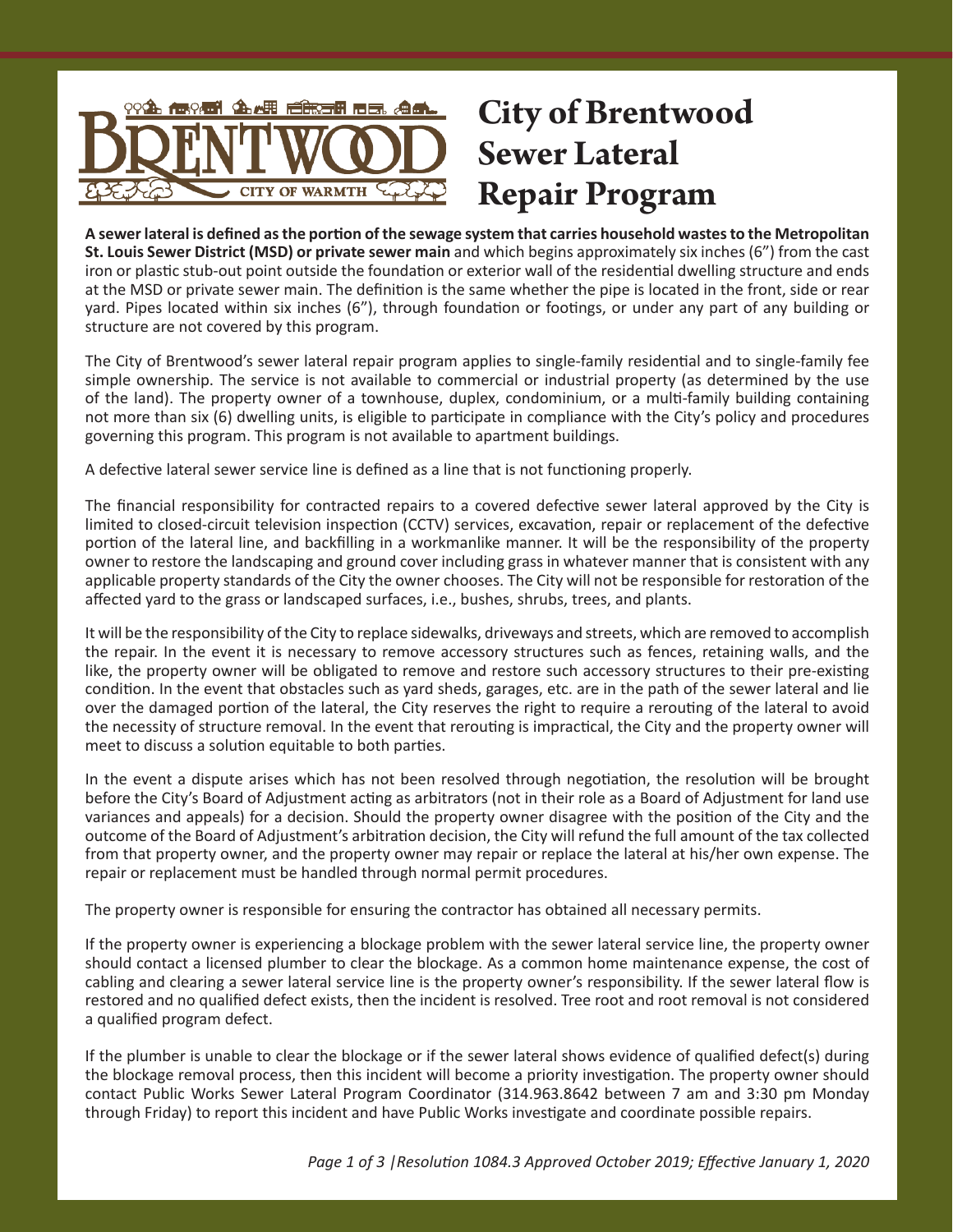

# **City of Brentwood Sewer Lateral Repair Program**

In non-emergency sewer lateral repair situations, the property owner solicits three (3) repair estimates to submit to Public Works along with the program application form. Public Works will review and discuss the repair estimates with the property owner and with the property owner's input accept the estimate in the best interest to the City of Brentwood.

For eligible repairs, the property owner will contact and coordinate with the mutully approved contractor to perform repair work for the sewer lateral. **The eligible repair cost ceiling is limited to a maximum of \$3,500 per costs associated with repairs per property per calendar year.** Any sewer lateral repairs required above the \$3,500 maximum per repair incident are the responsibility of the property owner. The contractor will be properly licensed, insured, bonded, and experienced in completing this type of repair work.

The City will notify the property owner before work commences if any items will be disturbed as a result of work related to the sewer lateral. Any additional work performed by the contractor beyond the repair of the sewer lateral is the responsibility of the property owner.

The contractor will coordinate excavation with utility companies and obtain necessary permits to perform the required sewer lateral repairs.

Upon completion of the repair, the plumber will leave excavated earth piled on top of the line so settlement can take place. Lien waiver and one (1) year limited warranty shall be furnished to property owner.

A copy of the total repair bill must be provided to the property owner and the City of Brentwood identifying what amount is owed by whom. The property owner will pay any portion of the total cost which exceeds the cost ceiling directly to the contractor per the contractor's billing policy.

The Sewer Lateral Repair Program is intended to assist property owners who have continuous blockages and no sanitary sewer service. It is not intended to satisfy a home sale contingency. If the home buyer, seller or realtor has the sewer lateral inspected and noted defects with no history of blockages or meeting program criteria, then this repair request will be rejected.

The City has no obligation or responsibility for the performance by the sewer lateral contractor and no responsibility for any damages caused to the owner's property because of the sewer lateral line defects or failure or repair or restoration activity.

This program shall not cover damage to lateral lines which occur from "Acts of God," such as, but not exclusive to, earthquakes, tornadoes, floods or other natural disasters.

The City may periodically amend this policy in the best interest of the City and its homeowners.

#### **POLICY EFFECTIVE DATE: JANUARY 1, 2020**